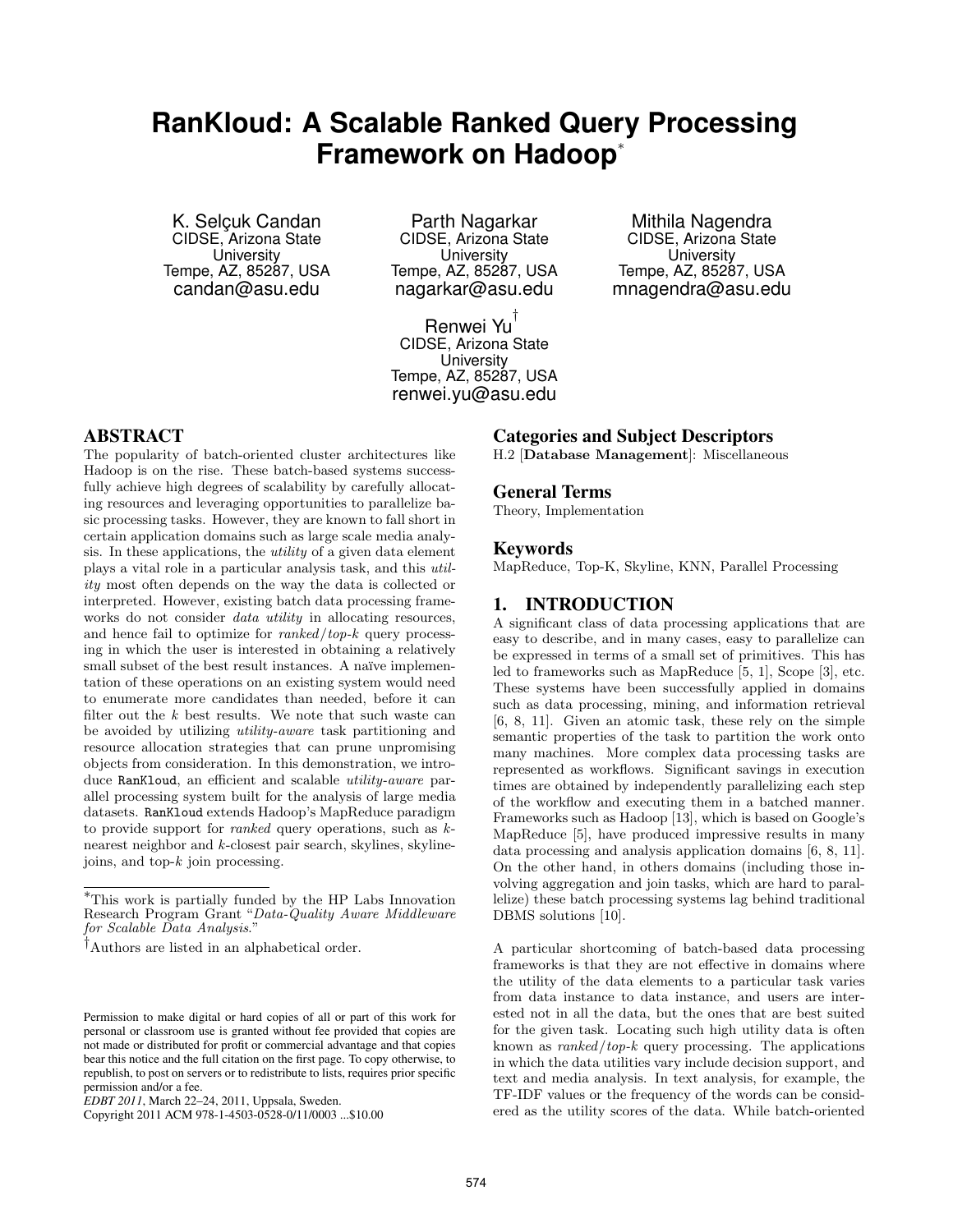

Figure 1: RanKloud's execution engine: RanKloud leverages and extends the open-source Hadoop infrastructure

systems promise large scale parallelism, they are unable to optimize for ranked query processing since they do not consider variations in data utility. In order to avoid wasted work, these data processing systems need to employ *utility*aware task partitioning and resource allocation strategies that can prune unpromising objects from consideration.

Motivated by the above observations, this paper introduces RanKloud, an efficient and scalable, utility-aware, parallel processing system developed for the analysis of large scale media datasets. RanKloud builds on Hadoop's MapReduce paradigm and provides: (1) adaptable, utility and rankbased data processing (map, reduce and merge) primitives, (2) waste and unbalance-avoidance strategies for incremental batched processing, and for utility-aware data partitioning and resource allocation, and (3) media processing workflow scheduling based on the data and utility characteristics discovered at runtime. In particular, we demonstrate uS- $\n *plit*<sup>1</sup>,$  a data partitioning strategy that we developed for processing top- $k$  join queries in batch-oriented cluster environments. We show how uSplit adaptively samples datasets in order to allocate resources in a work-balanced and wastedwork avoiding manner for top- $k$  join processing. In addition to uSplit, we also demonstrate efficient implementations of the skyline and k-nearest neighbor search operators. Our future research involves extending RanKloud to support joinbased skyline and k-closest pair queries.

The rest of the paper is structured as follows: in Section 2, we give an overview of the existing work. Section 3 presents the overall system architecture of RanKloud. In Section 4, we discuss the demonstration scenarios. Lastly, we conclude and give a sketch of future research directions in Section 5.

## 2. RELATED WORK

A top-k query can always be processed by simply enumerating all results and then picking the best k. But when the number of candidate results is large, and when the  $k$  is much smaller than the number of candidate results, it is wasteful to rely on processing strategies that would require the system to enumerate all possible candidate results. Instead, for ranked processing operations such as k-nearest neighbor search, k-nearest neighbor and k-best-nearest neighbor joins, skylines and top- $k$  skylines, top- $k$  joins, top- $k$  group and top-k co-group operations, data processing systems need to employ data structures and algorithms that can prune unpromising data objects from consideration, without having to evaluate them.

Most existing algorithms that implement the above operations assume that one or both of the following data access strategies are available: (a) sorted access – the system is able to access the input data incrementally, in the nonincreasing order of utility scores. For example, top- $k$  join algorithms such as FA, TA, and NRA [7] assume that the input data is available in utility sorted order – pipelined access to sorted data helps identify candidate matches and prune non-promising results faster; (b) indexed/clustered access – for any candidate object, the system is able to quickly identify the corresponding utility score by using an index structure for efficient utility score look up. The index structure also helps identify similar objects quickly and prune irrelevant objects faster. For instance, algorithms to tackle  $k$ -nearest neighbor and  $k$ -closest pair queries assume that the data is ordered using space filling curves [14] or partitioned using index structures (such as R-trees, KD-trees, and Voronoi diagrams) [4] or hash functions [2]. Skyline algorithms also include sorting-based and index-based algorithms [12]. However, implementing these operators on a

<sup>&</sup>lt;sup>1</sup>The details of this work can be found in  $[15]$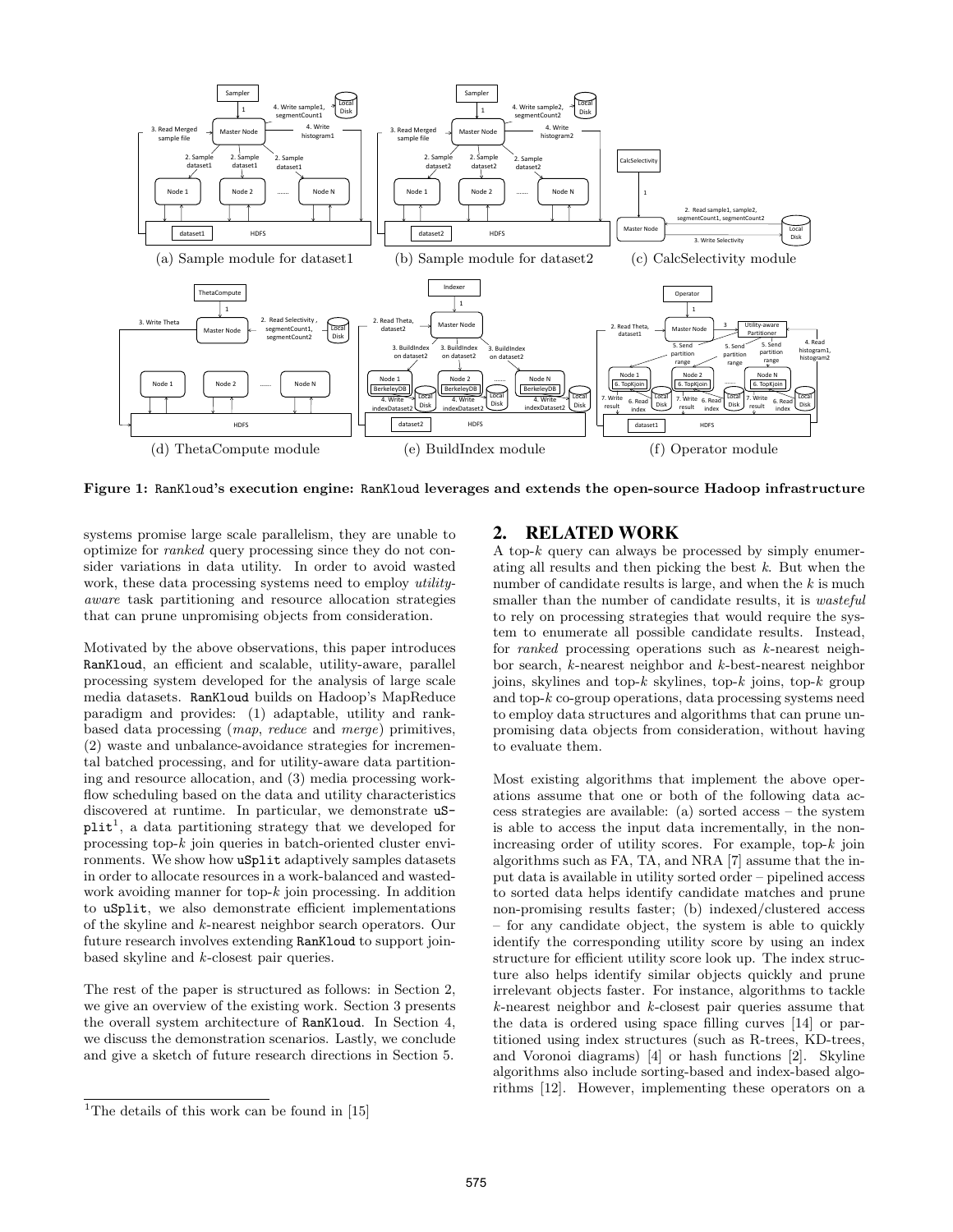#!/bin/bash

bin/hadoop jar TopKoperator.jar DataAnalyzer.Sample input\_params(dataset1 JoinAttr1 UtilityAttr1 dataset1\_distribution SampleBudget1 numPartitions1 rangeScale1 sampleScale1 sampleType1) output\_params(segmentCount1 histogram1 sample1)

bin/hadoop jar TopKoperator.jar DataAnalyzer.Sample input\_params(dataset2 JoinAttr2 UtilityAttr2 dataset2\_distribution SampleBudget2 numPartitions2 rangeScale2 sampleScale2 sampleType2) output\_params(segmentCount2 histogram2 sample2)

bin/hadoop jar TopKoperator.jar DataAnalyzer.CalcSelectivity input\_params(segmentCount1 segmentCount2 sample1 sample2 numPartitions1 numPartitions2)

output\_params(Selectivity)

bin/hadoop jar TopKoperator.jar DataAnalyzer.ThetaCompute input\_params(Selectivity segmentCount1 segmentCount2 numPartitions1 numPartitions2 rangeScale1 rangeScale2 K mergeFunction) output\_params(Theta)

bin/hadoop jar TopKoperator.jar Operator.BuildIndex input\_params(dataset2 JoinAttr2 UtilityAttr2 Theta)

output\_params(indexDataset2)

bin/hadoop jar TopKoperator.jar Operator.TopKjoin input\_params(dataset1 JoinAttr1 UtilityAttr1 histogram1 histogram2 indexDataset2 K mergeFunction Theta)

output\_params(queryResult)

#### Figure 2: An example of a user-defined query script

system such as Hadoop that supports high degrees of parallelism requires further care.

workflow, which the RanKloud execution engine translates into a series of MapReduce jobs.

Hadoop's MapReduce framework can perform joins between large datasets using either a map-side join or a reduce-side join, but writing the code to do joins from scratch is fairly involved. So rather than writing MapReduce programs, one can opt for higher-level frameworks such as Pig [9], Hive, or Cascading in which join operations are a core part of the implementation. However, these frameworks fail to efficiently support rank-based query processing – each operator processes most of its input data, and top- $k$  selection involves filtering after a large number of candidates have been produced. Time and resources are wasted in producing unnecessary, low utility results; thus, most of the work done is wasted. Hence, via the RanKloud framework, we aim to tackle the scalability challenges posed by large scale media analysis applications that existing batched processing systems fail to handle.

## 3. SYSTEM ARCHITECTURE

Figure 1 illustrates the architecture of the RanKloud framework. The execution engine, which consists of the Sample, CalcSelectivity, ThetaCompute, BuildIndex and the Operator modules, is incorporated into the existing Hadoop infrastructure. These modules drive the entire process of executing a rank-based query submitted by the user. Along with these modules, we integrate into Hadoop a BerkeleyDB<sup>2</sup> component in order to provide a way to index datasets during query processing. The query script is a user-defined UNIX bash script that is sent to the execution engine of RanKloud, which then invokes a MapReduce job on the Hadoop cluster. The query result is obtained by accessing Hadoop's Distributed File System (HDFS). Below, we use the top- $k$  join operator as an example to describe the details of the architecture.

## 3.1 Query Script

As discussed earlier, the query script is a user-defined UNIX bash script. This gives the user the flexibility to describe a series of operations that are applied to the input data to produce the output. The user can decide which of RanKloud's modules need to be called in order to execute his/her query. Taken as a whole, the operations describe a Figure 2 shows an example query script that executes a top $k$  join operation on two datasets. This script causes Ran-Kloud's execution engine to: (1) invoke the Sample and the ThetaCompute modules to collect the necessary statistics of the datasets, and then, (2) the TopKjoin operator is called to obtain the k best join results.

## 3.2 Sampling and Lower Bound Computation

One major difficulty we need to deal with when executing complex media analysis workflows is that the statistics of the intermediary, transient data within the workflow are not available in advance. RanKloud alleviates this problem by collecting any information needed to estimate data statistics as a function of the data utility. The uSplit method described in [15] is, therefore, essential in achieving wasteavoiding ranked query processing.

The uSplit sampling approach is implemented through the following modules: (a) the Sample module – based on the sampling budget, number of partitions of the utility space, range scale factor, sample scale factor, input data utilities, data distribution, and choice of either map-side or reduceside sampling, this module randomly picks sample tuples from each of the datasets. It outputs the sample tuples and histograms of the datasets; (b) the CalcSelectivity module – this module estimates the join selectivity of the datasets as a function of the histograms and the sample tuples picked by the Sample module; (c) the ThetaCompute module – this

module computes the lower bound,  $\Theta_k$ , based on the join selectivity estimated by the CalcSelectivity module, the merge function, and  $K$  (the number of top results). The histograms and the  $\Theta_k$  value generated by these modules are sent as inputs to RanKloud's Operator module.

## 3.3 Operator

#### *3.3.1 Utility-aware Partitioner*

The Utility-aware Partitioner explained in [15] is a custom partitioner that is integrated into the existing Hadoop infrastructure to enable top- $k$  join queries to be processed in parallel. This component forms a part of the Operator module, and its main function is to estimate the amount of work that needs to be done to find the top- $k$  results. The partitioner estimates the join work by evaluating the histograms produced by the Sample module, and based on this, it creates work-balanced partitions of the

<sup>&</sup>lt;sup>2</sup>Oracle's Berkeley DB Java Edition 3.3.87 – http://www.oracle.com/technology/software/products /berkeley-db/je/index.html